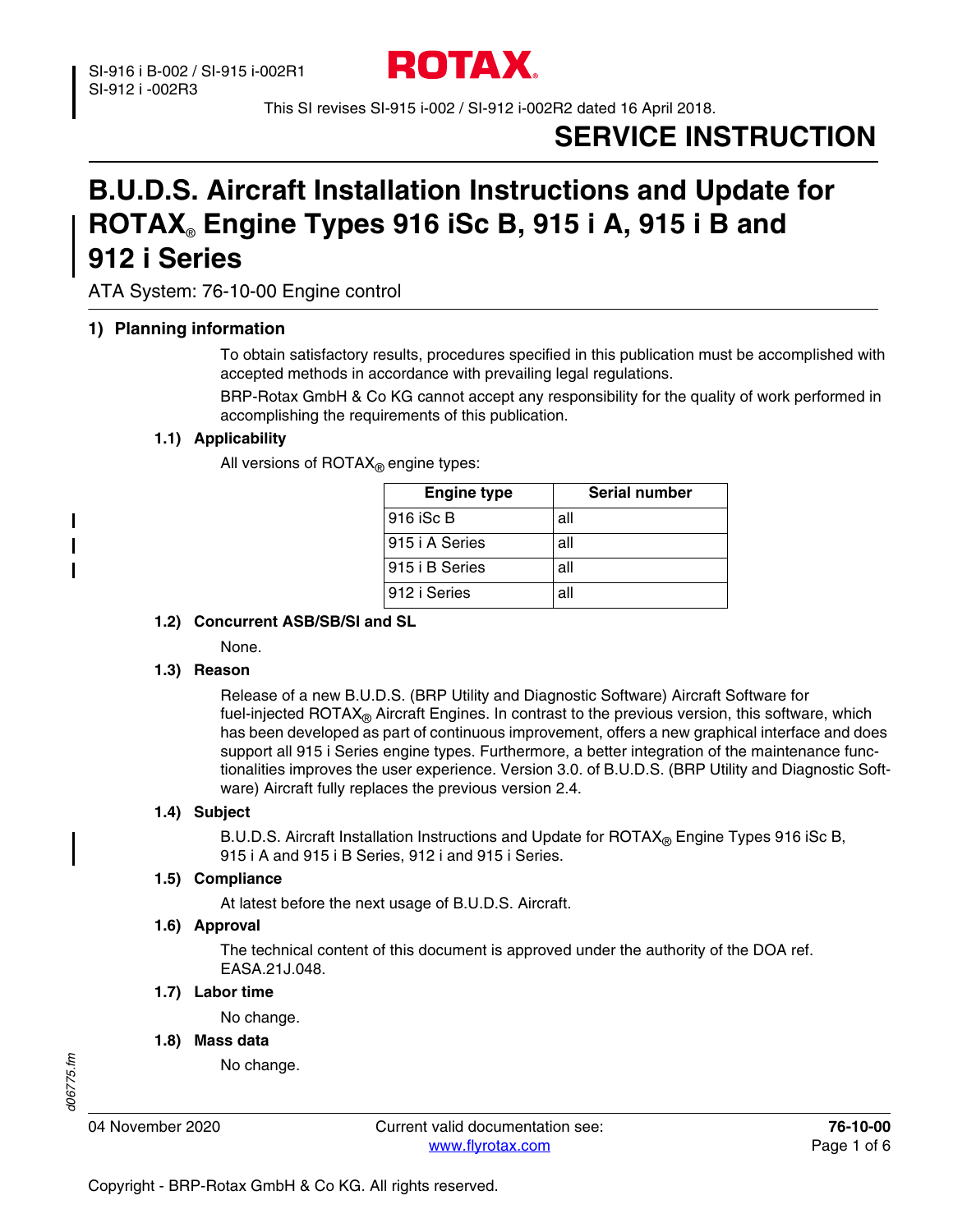#### **1.9) Electrical load data**

No change.

#### **1.10) Software accomplishment summary**

No change.

# **1.11) References**

No affected.

#### **1.12) Other publications affected**

Not affected.

#### **1.13) Interchangeability of parts**

Not affected.

# **2) Material Information**

# **2.1) Material**

B.U.D.S. Aircraft is available free of charge online via www.flyrotax.com. See chapter 3.4).

## **2.2) Company support information**

None.

#### **2.3) Material requirement per engine**

None.

#### **2.4) Material requirement per spare part**

None.

## **2.5) Rework of parts**

None.

## **2.6) Special tooling/lubricants-/adhesives-/sealing compounds**

NOTE: For using and starting B.U.D.S. Aircraft a USB-to-CAN converter (B.U.D.S. Aircraft Set) is required.

| <b>Description</b>                           | Part no. |
|----------------------------------------------|----------|
| B.U.D.S. Set level 1 - Viewer Software       | 864021   |
| B.U.D.S. Set level 2 - Service Software      | 864022   |
| IB.U.D.S. Set level 3 - Maintenance Software | 864023   |

This table provides a rough overview on the functionalities available with each B.U.D.S. Aircraft Set. Contact your authorized  $ROTAX_{\textcircled{e}}$  distributor for detailed advice.

| <b>Authentication Level</b> | <b>B.U.D.S. Set Level 3</b><br><b>Maintenance</b><br><b>Software</b> | <b>B.U.D.S. Set Level 2</b><br><b>Service</b><br><b>Software</b> | <b>B.U.D.S. Set Level 1</b><br><b>Viewer</b><br><b>Software</b> |
|-----------------------------|----------------------------------------------------------------------|------------------------------------------------------------------|-----------------------------------------------------------------|
| <b>Available Tabs</b>       |                                                                      |                                                                  |                                                                 |
| - Main Gauges               | x                                                                    | x                                                                | x                                                               |
| - Health                    | x                                                                    | x                                                                | x                                                               |
| - Logs                      | x                                                                    | x                                                                | ξ<br>x<br>5                                                     |
| - ECU Configuration         | x                                                                    | x                                                                | x                                                               |
| - Fuel and Ignition         | x                                                                    | x                                                                | dos                                                             |

04 November 2020 **76-10-00**

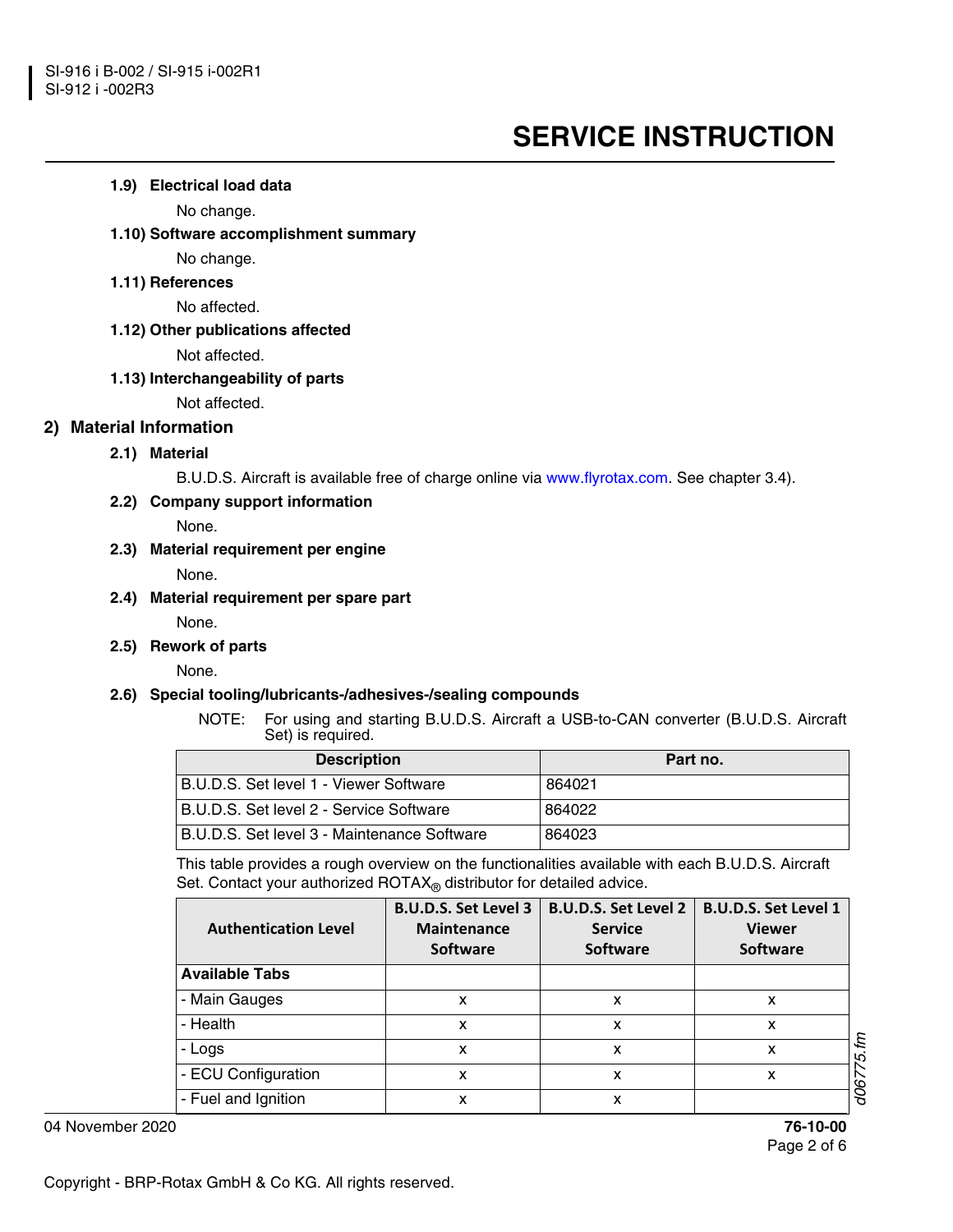| <b>Authentication Level</b>           | <b>B.U.D.S. Set Level 3</b><br><b>Maintenance</b><br><b>Software</b> | <b>B.U.D.S. Set Level 2</b><br><b>Service</b><br><b>Software</b> | <b>B.U.D.S. Set Level 1</b><br><b>Viewer</b><br><b>Software</b> |
|---------------------------------------|----------------------------------------------------------------------|------------------------------------------------------------------|-----------------------------------------------------------------|
| - Internal and GSM                    | x                                                                    |                                                                  |                                                                 |
| - Turbo                               | x                                                                    |                                                                  |                                                                 |
| <b>Maintenance</b><br>functionalities |                                                                      |                                                                  |                                                                 |
| - Live Logging                        | X                                                                    | X                                                                | X                                                               |
| - Change Configuration                | x                                                                    |                                                                  |                                                                 |
| - Software Update                     | $\mathbf{x}$                                                         |                                                                  |                                                                 |
| - Display Logs                        | $\mathsf{x}$                                                         | $\mathsf{x}$                                                     |                                                                 |
| - Extract Logs                        | X                                                                    | X                                                                | X                                                               |
| - Clear Fault Logs                    | X                                                                    | X                                                                |                                                                 |
| - Clear Data Logs                     | X                                                                    |                                                                  |                                                                 |

# **3) Accomplishment / Instructions**

|                      | $\overline{\phantom{a}}$                                                                                                                                                                                                                                      | ROTAX reserves the right to make any amendments to existing documents, which might<br>become necessary at the time of next revision or issue. |  |  |  |
|----------------------|---------------------------------------------------------------------------------------------------------------------------------------------------------------------------------------------------------------------------------------------------------------|-----------------------------------------------------------------------------------------------------------------------------------------------|--|--|--|
|                      | NOTE:                                                                                                                                                                                                                                                         | Before maintenance, review the entire documentation to make sure you have a com-<br>plete understanding of the procedure and requirements.    |  |  |  |
| Accomplish-<br>ment  | nizations:                                                                                                                                                                                                                                                    | All measures must be implemented and confirmed by at least one of the following person or orga-                                               |  |  |  |
|                      | $\overline{ROTAX}_{\text{R}}$ - Airworthiness representative                                                                                                                                                                                                  |                                                                                                                                               |  |  |  |
|                      | ۰                                                                                                                                                                                                                                                             | $\overline{ROTAX}_{\text{R}}$ - Distributors or their independent Service Centers                                                             |  |  |  |
|                      | Persons approved by the respective Aviation Authority                                                                                                                                                                                                         |                                                                                                                                               |  |  |  |
|                      | Persons with approved qualifications for the corresponding engine types<br>۰                                                                                                                                                                                  |                                                                                                                                               |  |  |  |
|                      |                                                                                                                                                                                                                                                               | NOTE: All work has to be performed in accordance with the relevant Maintenance Manual.                                                        |  |  |  |
| General              | All general inspection, maintenance and repair has to be carried out e.g. in accordance with rele-<br>vant Advisory Circular AC 43.13 from FAA.                                                                                                               |                                                                                                                                               |  |  |  |
| Advisory<br>Circular | This Manual "Advisory Circular" AC describes maintenance methods, techniques and practice.<br>These are recognized and authorized for inspection and repairs in non-pressurized areas for<br>which there are no separate maintenance and repair instructions. |                                                                                                                                               |  |  |  |
| <b>Safety notice</b> | $\triangle$ WARNING                                                                                                                                                                                                                                           | Identifies an instruction which, if not followed, may cause serious in-<br>jury or even fatal injury.                                         |  |  |  |
|                      | $\triangle$ CAUTION                                                                                                                                                                                                                                           | Identifies an instruction which, if not followed, may cause minor or<br>moderate injury.                                                      |  |  |  |

04 November 2020 **76-10-00**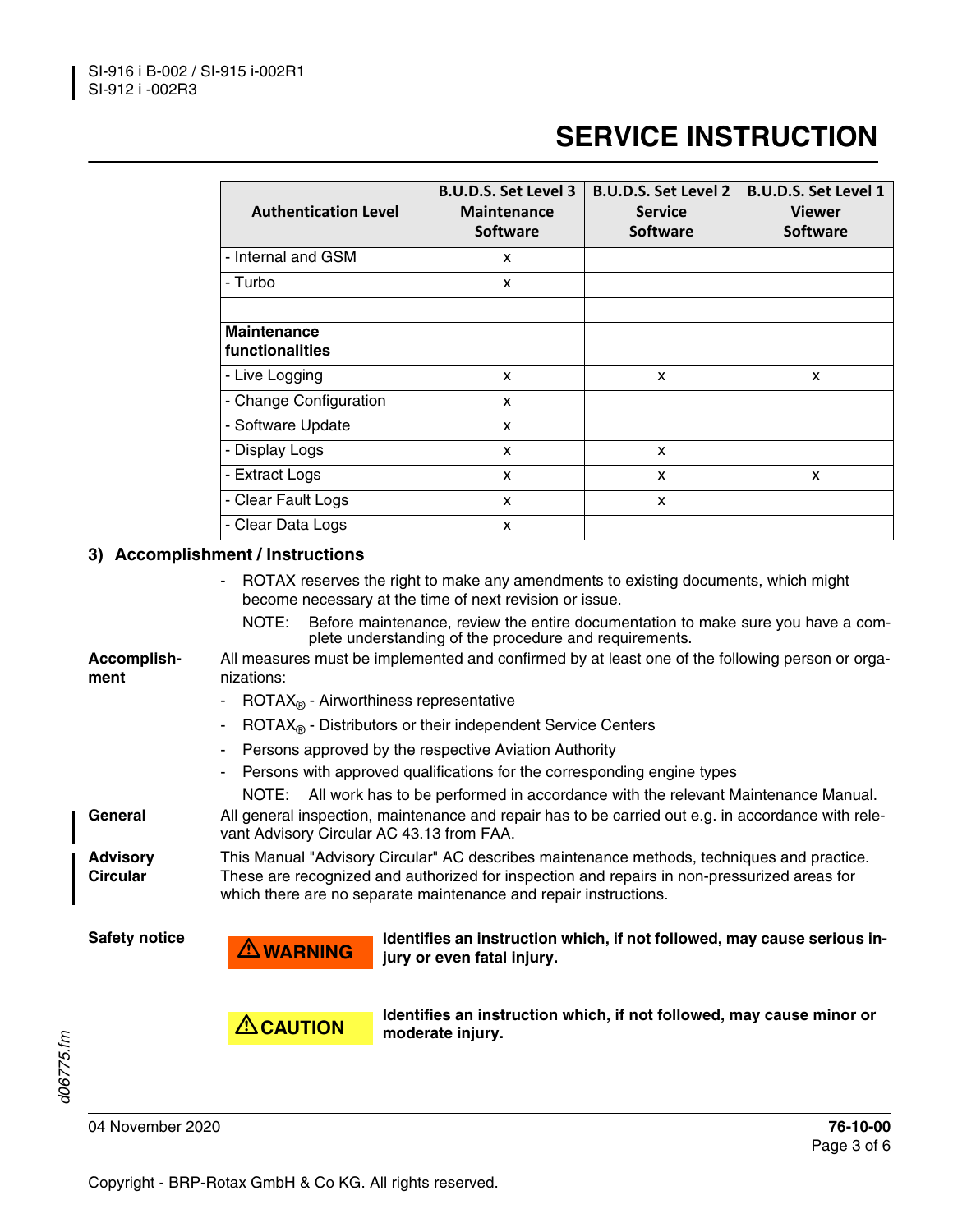**NOTICE WARKIM IDENTIFIES AND INSTRUCTED THE ANGLE IS A LIGAN MOTICE THE ANGLE IS A LIGAN METALLY OF THE ANGLE IS A LIGAL METALLY AND THE ANGLE IS A LIGAL METALLY AND THE ANGLE IS A LIGAL METALLY AND THE ANGLE IS A LIGAL the engine or could void any warranty.**

# **ENVIRONMENTAL NOTE**

Environmental notes give you tips on environmental protection.

NOTE: Information useful for better handling.

#### **3.1) Introduction**

This document provides information and installation instructions specific to the B.U.D.S. Aircraft release.

## **3.2) General Operating Cautions**

**NOTICE** Always power down the ECU before making or breaking electrical connections.

#### **3.3) Minimum Requirements**

Minimum requirement for PC or laptop:

- Intel Pentium 1,73 GHz single core
- 1 GB of RAM
- 200 MB of hard disk space
- Microsoft Windows 7 or newer
- One unused USB port.

#### **3.4) Download B.U.D.S. Aircraft**

B.U.D.S. Aircraft can be downloaded via the  $ROTAX<sub>®</sub>$  Aircraft Engines official website. Therefore, a proper internet connection is required (file size: approx. 100 MB).

NOTE: Installation and usage of B.U.D.S. Aircraft does not require a connection to the internet.

- 1. Open preferred Internet Browser (e.g. Google Chrome, Firefox, Internet Explorer).
- 2. Open www.flyrotax.com.
- 3. Select "Services".
- 4. Select "Technical Documentation".
- 5. Choose respective "Engine Type" (any 916 iSc B, 915 i A, 915 i B or 912 i Series engine).
- 6. Choose "Document Type": *Software*.
- 7. Select "Search Database".
- 8. Search for the latest "BRP Utility and Diagnostic Software B.U.D.S. Aircraft" Software and select the file name in the "Download" column.
- 9. Depending on the browser used, the software will either be directly downloaded to a default "Downloads" folder or the user is asked where it should be stored. In the second case select an appropriate folder where the software should be stored.

*d06775.fm* d06775.fm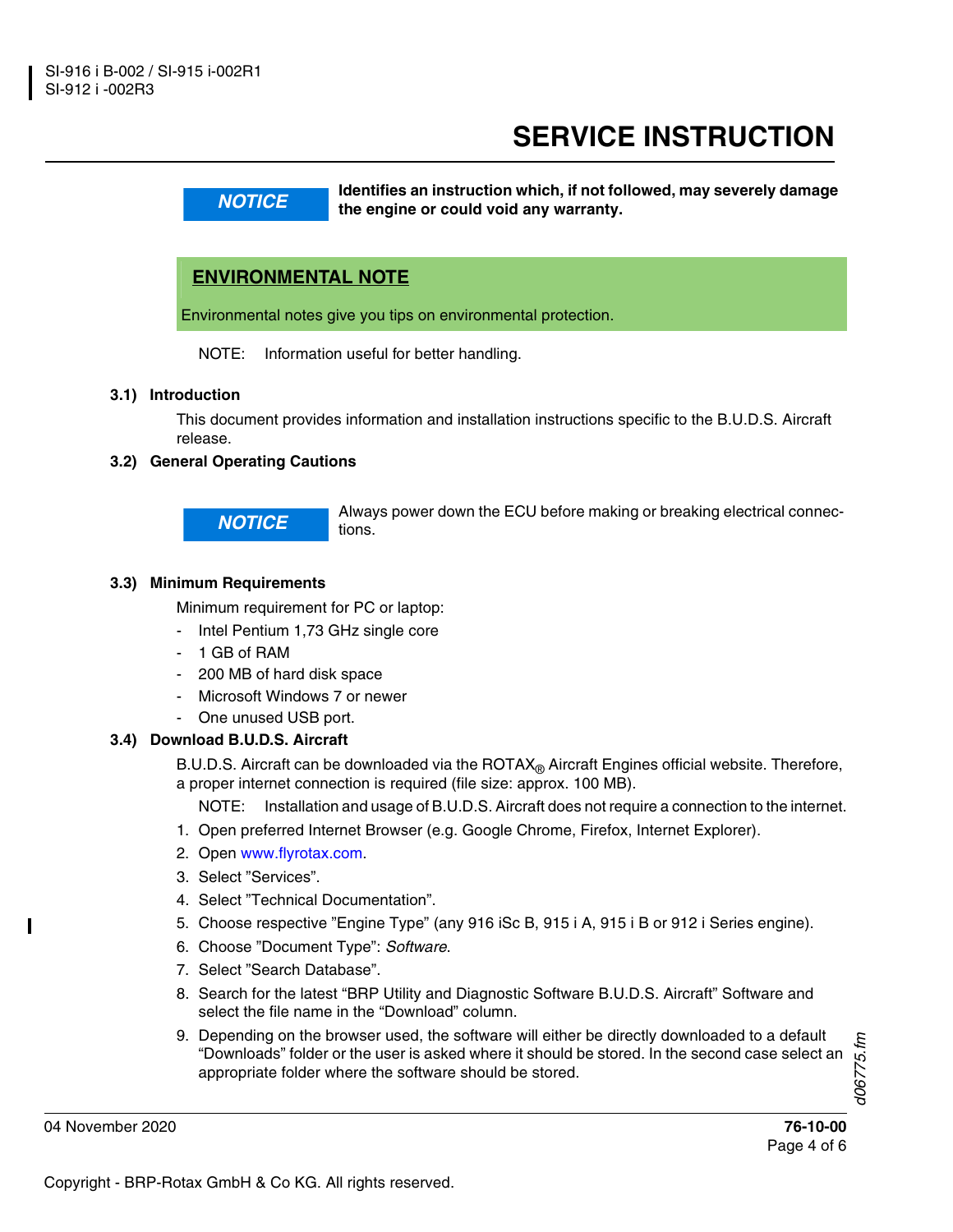10. Once the download has been successfully completed, navigate to the B.U.D.S. Aircraft Installer using the Windows-Explorer. Now the software can be installed or copied onto a removable media.

#### **3.5) Install B.U.D.S. Aircraft**

NOTE: To install or uninstall B.U.D.S. Aircraft, administrator rights are required for the Windows user performing the installation.

The B.U.D.S. Aircraft Installer can either be downloaded (See chapter Download B.U.D.S. Aircraft) or be transferred onto the PC or Laptop by using a removable media. It is not necessary to have any other prerequisite software preinstalled.

- 1. Connect the B.U.D.S. Aircraft Set to a USB Port of the PC or Laptop.
	- NOTE: If not already installed, the appropriate driver will be installed as part of the B.U.D.S. Aircraft installation process.
- 2. Navigate to the B.U.D.S. Aircraft installer using the Windows-Explorer and execute it. Then follow the instructions of the installation dialog.
- 3. Once the installation has been completed, B.U.D.S. Aircraft can be executed by using the desktop icon or the start menu entry created.

#### **3.6) Starting and using B.U.D.S. Aircraft**

- 1. Connect the B.U.D.S. Aircraft Set to a USB Port of the PC or Laptop.
- NOTE: B.U.D.S. Aircraft can only be started and run with a connected B.U.D.S. Aircraft Set.
- 2. Execute B.U.D.S. Aircraft by using the desktop icon or the start menu entry.
- 3. When starting B.U.D.S. Aircraft the first time, enter the serial number and the activation key and selected "OK".

The serial number, which is printed on the B.U.D.S. Aircraft Set, must be entered numeric without any dots, special characters or letters (e.g. "1234567").

The activation key is a 16-digit code containing letters and digits. Only use capital characters. It does not matter if the special character "-", which is separating the key into four blocks is entered or not. The activation is uniquely assigned to one B.U.D.S. Aircraft Set serial number and can be found on the lid of the B.U.D.S. Aircraft Set packaging, which should not be discarded for this reason.

- NOTE: Do not change the configuration directory. The default URL to the B.U.D.S. Aircraft configuration files is "C:\ProgramData\BRP-Powertrain GmbH & Co KG\BUDS\config". Any modification of the configuration files will make them unusable for B.U.D.S. Aircraft.
- 4. After B.U.D.S. Aircraft has been started, consult "Help" for a detailed explanation of the multiple functionalities.

#### **3.7) Uninstall B.U.D.S. Aircraft**

- 1. Search for "Uninstall BUDS" in the Windows Start Menu and execute it.
	- NOTE: Alternatively, B.U.D.S. Aircraft can also be uninstalled via the "Windows Control Panel" / "Add or Remove Programs" (in Windows 10: the "Programs and Features" control panel applet).
- 2. Follow the instructions of the uninstallation dialog.

04 November 2020 **76-10-00**